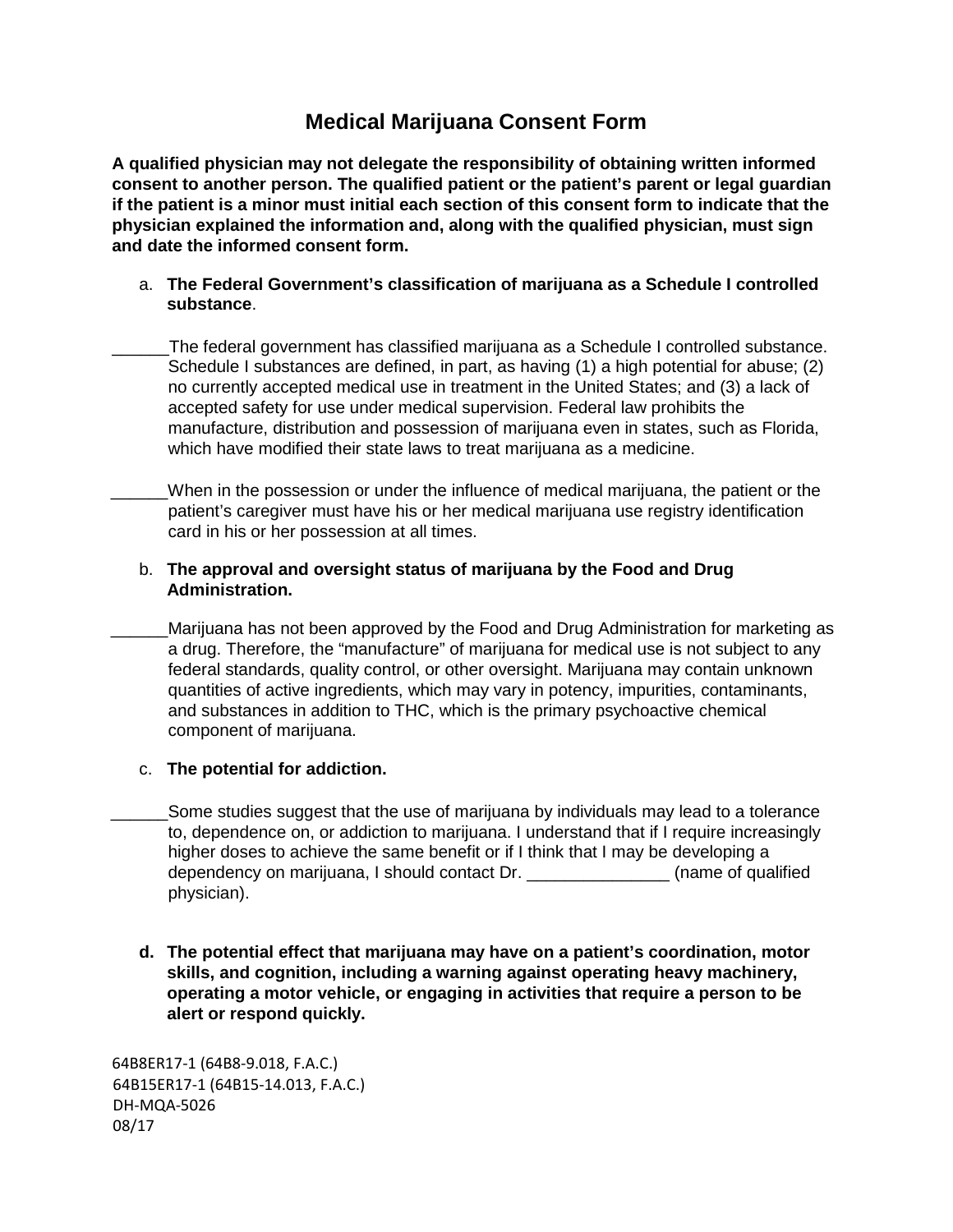\_\_\_\_\_\_The use of marijuana can affect coordination, motor skills and cognition, i.e., the ability to think, judge and reason. Driving under the influence of cannabis can double the risk of crashing, which escalates if alcohol is also influencing the driver. While using medical marijuana, I should not drive, operate heavy machinery or engage in any activities that require me to be alert and/or respond quickly and I should not participate in activities that may be dangerous to myself or others. I understand that if I drive while under the influence of marijuana, I can be arrested for "driving under the influence."

# **e. The potential side effects of medical marijuana use.**

Potential side effects from the use of marijuana include, but are not limited to, the following: dizziness, anxiety, confusion, sedation, low blood pressure, impairment of short term memory, euphoria, difficulty in completing complex tasks, suppression of the body's immune system, may affect the production of sex hormones that lead to adverse effects, inability to concentrate, impaired motor skills, paranoia, psychotic symptoms, general apathy, depression and/or restlessness. Marijuana may exacerbate schizophrenia in persons predisposed to that disorder. In addition, the use of medical marijuana may cause me to talk or eat in excess, alter my perception of time and space and impair my judgment. Many medical authorities claim that use of medical marijuana, especially by persons younger than 25, can result in long-term problems with attention, memory, learning, drug abuse, and schizophrenia.

I understand that using marijuana while consuming alcohol is not recommended. Additional side effects may become present when using both alcohol and marijuana.

\_\_\_\_\_\_\_I agree to contact Dr. \_\_\_\_\_\_\_\_\_\_\_\_\_\_\_ if I experience any of the side effects listed above, or if I become depressed or psychotic, have suicidal thoughts, or experience crying spells. I will also contact Dr. \_\_\_\_\_\_\_\_\_\_\_\_\_\_\_ if I experience respiratory problems, changes in my normal sleeping patterns, extreme fatigue, increased irritability, or begin to withdraw from my family and/or friends.

# **g. The risks, benefits, and drug interactions of marijuana.**

Signs of withdrawal can include: feelings of depression, sadness, irritability, insomnia, restlessness, agitation, loss of appetite, trouble concentrating, sleep disturbances and unusual tiredness.

\_\_\_\_\_\_Symptoms of marijuana overdose include, but are not limited to, nausea, vomiting, hacking cough, disturbances in heart rhythms, numbness in the hands, feet, arms or legs, anxiety attacks and incapacitation. If I experience these symptoms, I agree to contact Dr. **Example 10** immediately or go to the nearest emergency room.

Numerous drugs are known to interact with marijuana and not all drug interactions are known. Some mixtures of medications can lead to serious and even fatal consequences. I agree to follow the directions of Dr. \_\_\_\_\_\_\_\_\_\_\_\_\_\_\_\_\_\_\_ regarding the use of prescription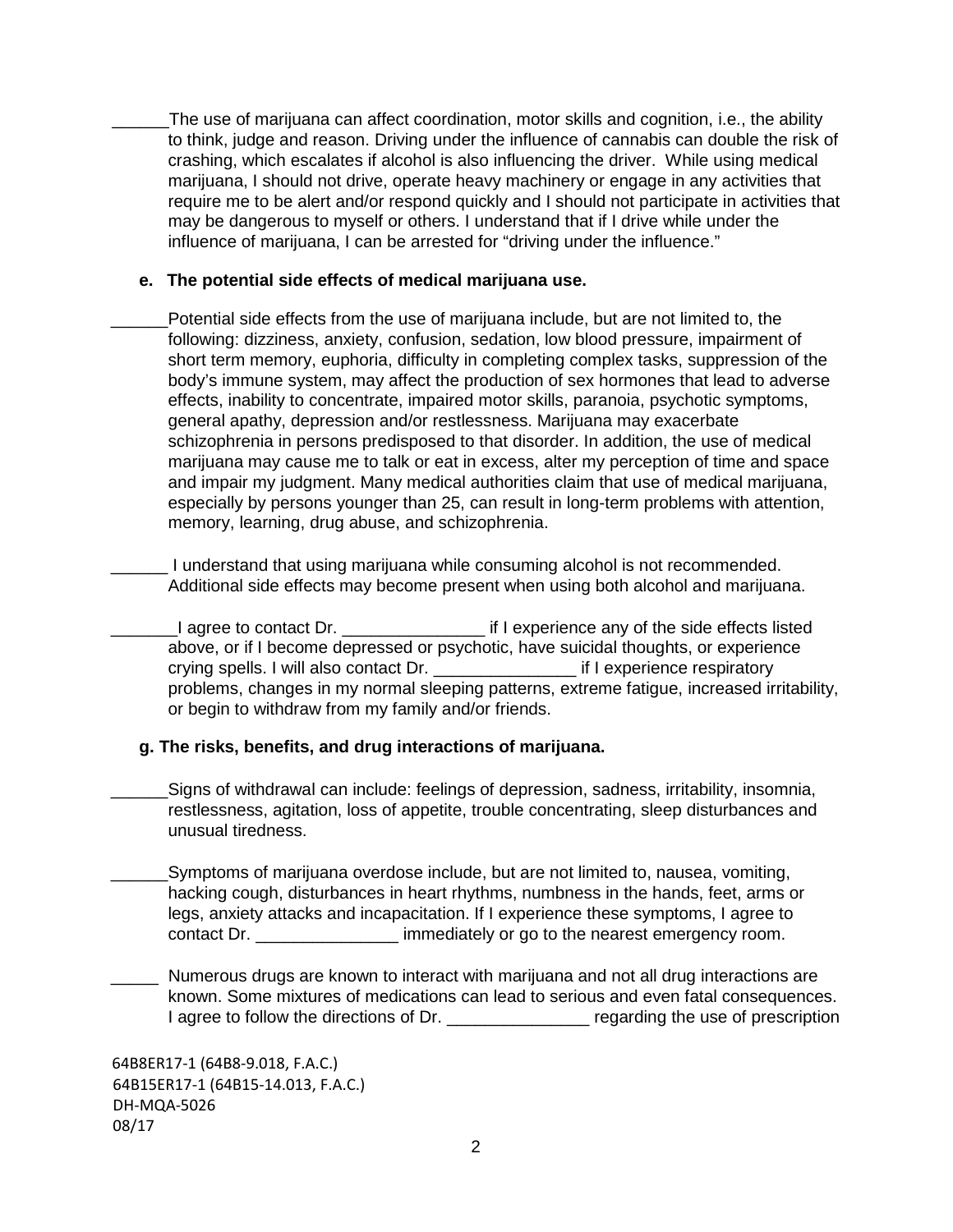and non-prescription medication. I will advise any other of my treating physician(s) of my use of medical marijuana.

Marijuana may increase the risk of bleeding, low blood pressure, elevated blood sugar, liver enzymes, and other bodily systems when taken with herbs and supplements. I agree to contact Dr. \_\_\_\_\_\_\_\_\_\_\_\_\_\_\_\_\_\_\_ immediately or go to the nearest emergency room if these symptoms occur.

\_\_\_\_\_\_ I understand that medical marijuana may have serious risks and may cause low birthweight or other abnormalities in babies. I will advise Dr. \_\_\_\_\_\_\_\_\_\_\_\_\_\_\_ if I become pregnant, try to get pregnant, or will be breastfeeding.

## **h. The current state of research on the efficacy of marijuana to treat the qualifying conditions set forth in this section.**

#### **\_\_\_\_ Cancer**

• There is insufficient evidence to support or refute the conclusion that cannabinoids are an effective treatment for cancers, including glioma.

There is evidence to suggest that cannabinoids (and the endocannabinoid system more generally) may play a role in the cancer regulation processes. Due to a lack of recent, high quality reviews, a research gap exists concerning the effectiveness of cannabis or cannabinoids in treating cancer in general.

● There is conclusive evidence that oral cannabinoids are effective antiemetics in the treatment of chemotherapy-induced nausea and vomiting.

There is insufficient evidence to support or refute the conclusion that cannabinoids are an effective treatment for cancer-associated anorexia-cachexia syndrome and anorexia nervosa.

#### **\_\_\_\_ Epilepsy**

• There is insufficient evidence to support or refute the conclusion that cannabinoids are an effective treatment for epilepsy.

Recent systematic reviews were unable to identify any randomized controlled trials evaluating the efficacy of cannabinoids for the treatment of epilepsy. Currently available clinical data therefore consist solely of uncontrolled case series, which do not provide high-quality evidence of efficacy. Randomized trials of the efficacy of cannabidiol for different forms of epilepsy have been completed and await publication.

#### **\_\_\_\_ Glaucoma**

● There is limited evidence that cannabinoids are an ineffective treatment for improving intraocular pressure associated with glaucoma.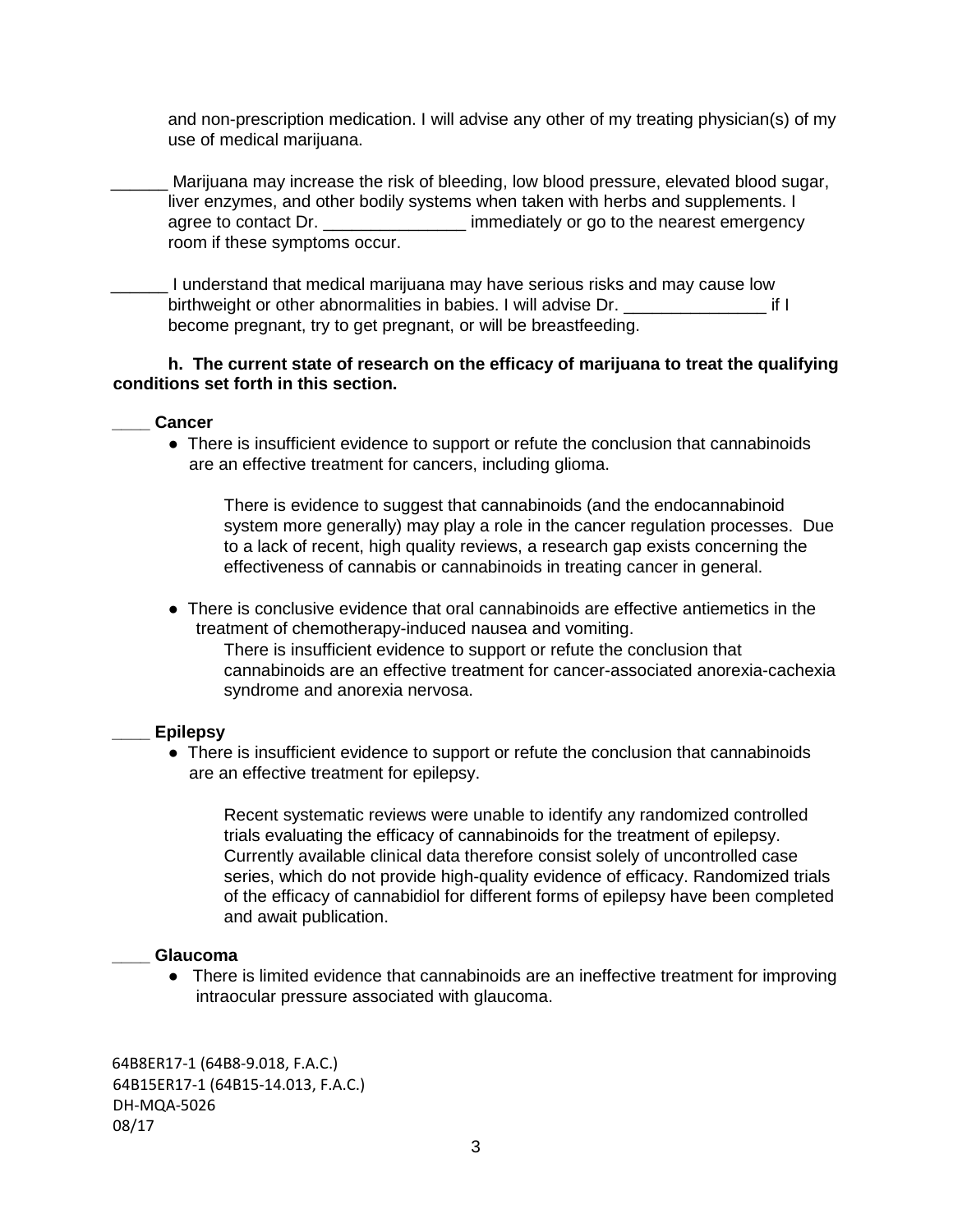Lower intraocular pressure is a key target for glaucoma treatments. Nonrandomized studies in healthy volunteers and glaucoma patients have shown short-term reductions in intraocular pressure with oral, topical eye drops, and intravenous cannabinoids, suggesting the potential for therapeutic benefit. A good-quality systemic review identified a single small trial that found no effect of two cannabinoids, given as an oromucosal spray, on intraocular pressure. The quality of evidence for the finding of no effect is limited. However, to be effective, treatments targeting lower intraocular pressure must provide continual rather than transient reductions in intraocular pressure. To date, those studies showing positive effects have shown only short-term benefit on intraocular pressure (hours), suggesting a limited potential for cannabinoids in the treatment of glaucoma.

#### **\_\_\_\_ Positive status for human immunodeficiency virus**

● There is limited evidence that cannabis and oral cannabinoids are effective in increasing appetite and decreasing weight loss associated with HIV/AIDS.

There does not appear to be good-quality primary literature that reported on cannabis or cannabinoids as effective treatments for AIDS wasting syndrome.

#### **\_\_\_\_ Acquired immune deficiency syndrome**

● There is limited evidence that cannabis and oral cannabinoids are effective in increasing appetite and decreasing weight loss associated with HIV/AIDS.

There does not appear to be good-quality primary literature that reported on cannabis or cannabinoids as effective treatments for AIDS wasting syndrome.

#### **\_\_\_\_ Post-traumatic stress disorder**

● There is limited evidence (a single, small fair-quality trial) that nabilone is effective for improving symptoms of posttraumatic stress disorder.

A single, small crossover trial suggests potential benefit from the pharmaceutical cannabinoid nabilone. This limited evidence is most applicable to male veterans and contrasts with non-randomized studies showing limited evidence of a statistical association between cannabis use (plant derived forms) and increased severity of posttraumatic stress disorder symptoms among individuals with posttraumatic stress disorder. There are other trials that are in the process of being conducted and if successfully completed, they will add substantially to the knowledge base.

#### **\_\_\_\_ Amyotrophic lateral sclerosis**

● There is insufficient evidence that cannabinoids are an effective treatment for symptoms associated with amyotrophic lateral sclerosis.

64B8ER17-1 (64B8-9.018, F.A.C.) 64B15ER17-1 (64B15-14.013, F.A.C.) DH-MQA-5026 08/17 Two small studies investigated the effect of dronabinol on symptoms associated with ALS. Although there were no differences from placebo in either trial, the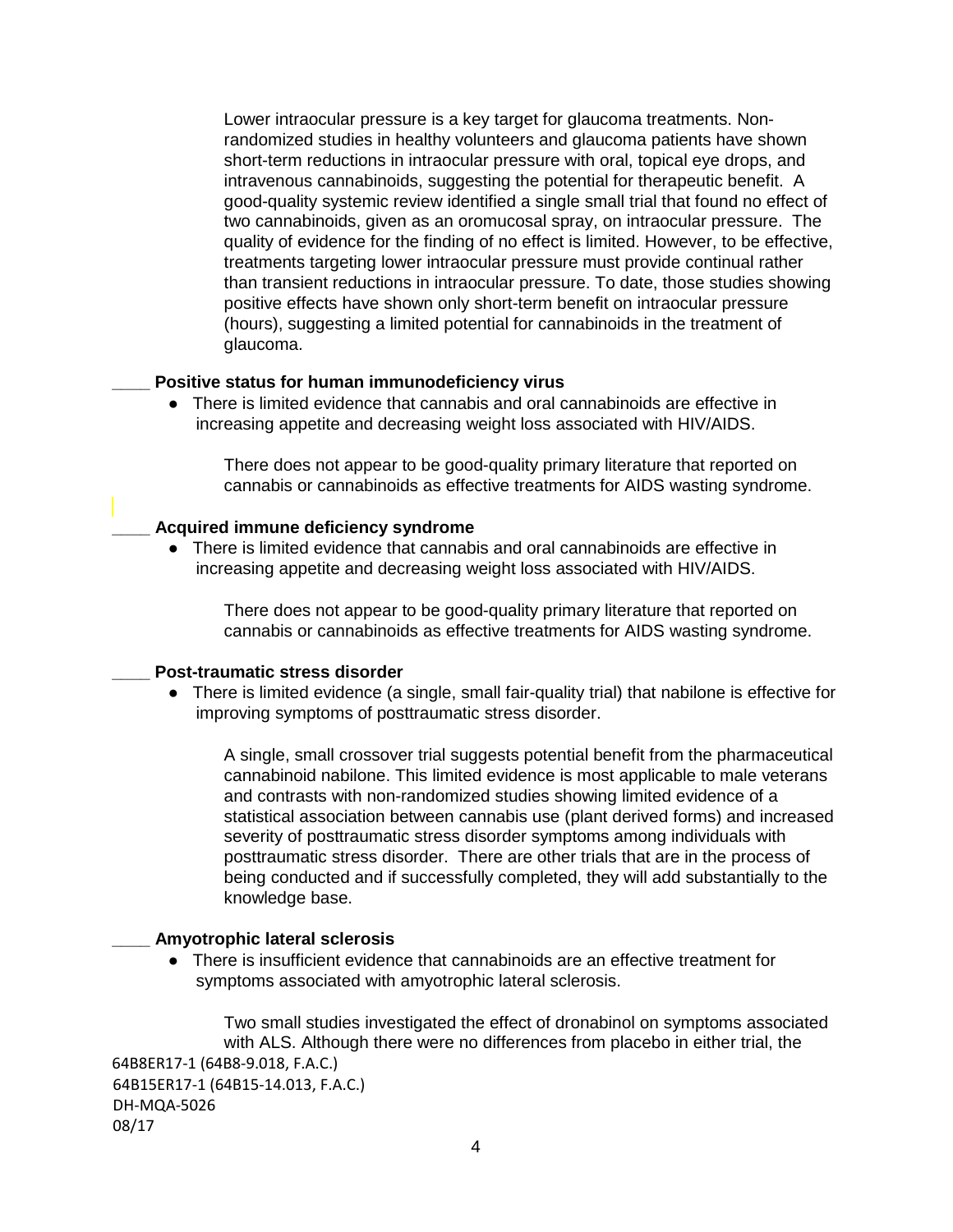sample sizes were small, the duration of the studies was short, and the dose of dronabinol may have been too small to ascertain any activity. The effect of cannabis was not investigated.

#### **\_\_\_\_ Crohn's disease**

• There is insufficient evidence to support or refute the conclusion that dronabinol is an effective treatment for the symptoms of irritable bowel syndrome.

Some studies suggest that marijuana in the form of cannabidiol may be beneficial in the treatment of inflammatory bowel diseases, including Crohn's disease.

# **\_\_\_\_ Parkinson's disease**

● There is insufficient evidence that cannabinoids are an effective treatment for the motor system symptoms associated with Parkinson's disease or the levodopainduced dyskinesia.

Evidence suggests that the endocannabinoid system plays a meaningful role in certain neurodegenerative processes; thus, it may be useful to determine the efficacy of cannabinoids in treating the symptoms of neurodegenerative diseases. Small trials of oral cannabinoid preparations have demonstrated no benefit compared to a placebo in ameliorating the side effects of Parkinson's disease. A seven-patient trial of nabilone suggested that it improved the dyskinesia associated with levodopa therapy, but the sample size limits the interpretation of the data. An observational study demonstrated improved outcomes, but the lack of a control group and the small sample size are limitations.

# **\_\_\_\_ Multiple sclerosis**

● There is substantial evidence that oral cannabinoids are an effective treatment for improving patient-reported multiple sclerosis spasticity symptoms, but limited evidence for an effect on clinician-measured spasticity.

Based on evidence from randomized controlled trials included in systematic reviews, an oral cannabis extract, nabiximols, and orally administered THC are probably effective for reducing patient-reported spasticity scores in patients with MS. The effect appears to be modest. These agents have not consistently demonstrated a benefit on clinician-measured spasticity indices.

**\_\_\_\_ Medical conditions of same kind or class as or comparable to the above qualifying medical conditions** 

- The qualifying physician has provided the patient or the patient's caregiver a summary of the current research on the efficacy of marijuana to treat the patient's medical condition.
- The summary is attached to this informed consent as Addendum  $\qquad \qquad$ .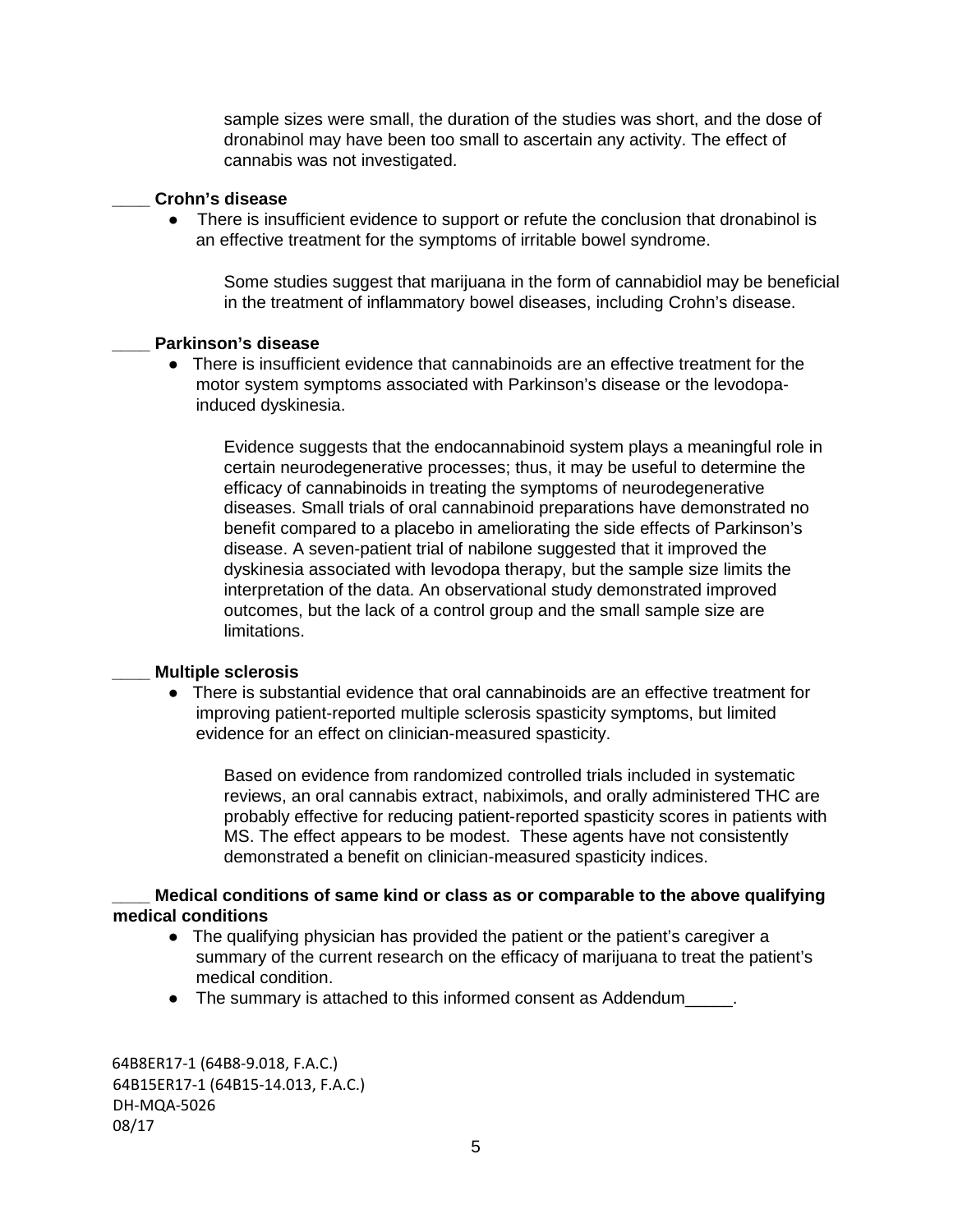**\_\_\_\_ Terminal conditions diagnosed by a physician other than the qualified physician issuing the physician certification** 

- The qualifying physician has provided the patient or the patient's caregiver a summary of the current research on the efficacy of marijuana to treat the patient's terminal condition.
- The summary is attached to this informed consent as Addendum\_\_\_\_\_.

#### **\_\_\_\_ Chronic nonmalignant pain**

• There is substantial evidence that cannabis is an effective treatment for chronic pain in adults.

The majority of studies on pain evaluated nabiximols outside the United States. Only a handful of studies have evaluated the use of cannabis in the United States, and all of them evaluated cannabis in flower form provided by the National Institute on Drug Abuse. In contrast, many of the cannabis products that are sold in state-regulated markets bear little resemblance to the products that are available for research at the federal level in the United States. Pain patients also use topical forms.

While the use of cannabis for the treatment of pain is supported by wellcontrolled clinical trials, very little is known about the efficacy, dose, routes of administration, or side effects of commonly used and commercially available cannabis products in the United States.

# **i. That the patient's de-identified health information contained in the physician certification and medical marijuana use registry may be used for research purposes.**

The Department of Health submits a data set to The Medical Marijuana Research and Education Coalition for each patient registered in the medical marijuana use registry that includes the patient's qualifying medical condition and the daily dose amount and forms of marijuana certified for the patient.

I have had the opportunity to discuss these matters with the physician and to ask questions regarding anything I may not understand or that I believe needed to be clarified. I acknowledge that Dr. \_\_\_\_\_\_\_\_\_\_\_\_\_\_\_ has informed me of the nature of a recommended treatment, including but not limited to, any recommendation regarding medical marijuana.

Dr. \_\_\_\_\_\_\_\_\_\_\_\_\_\_\_\_\_\_\_\_\_\_\_\_\_ also informed me of the risks, complications, and expected benefits of any recommended treatment, including its likelihood of success and failure. I acknowledge that Dr. \_\_\_\_\_\_\_\_\_\_\_\_\_\_\_ informed me of any alternatives to the recommended treatment, including the alternative of no treatment, and the risks and benefits.